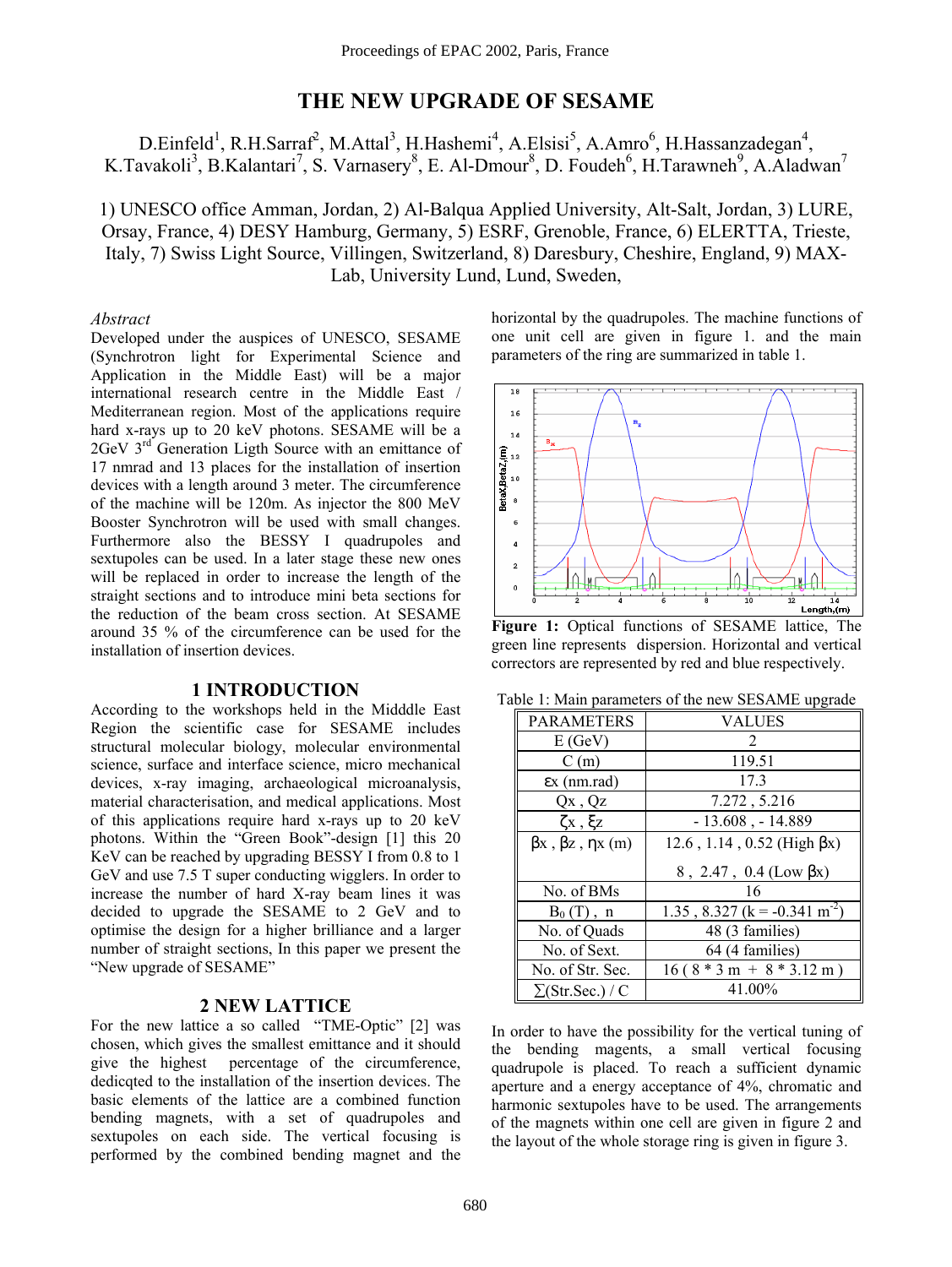## **3 LAYOUT OF THE MACHINE**

The layout of one cell is given in figure 2. The main elements are the 22.5 degrees vertical focusing bending magnets with the quadrupoles and sextupoles are located around it. The lengths of the straight sections are 3 meters. It is foreseen to extract from each bending magnet one beam line.



**Figure 3:** arrangement of the storage ring of SESAME machine